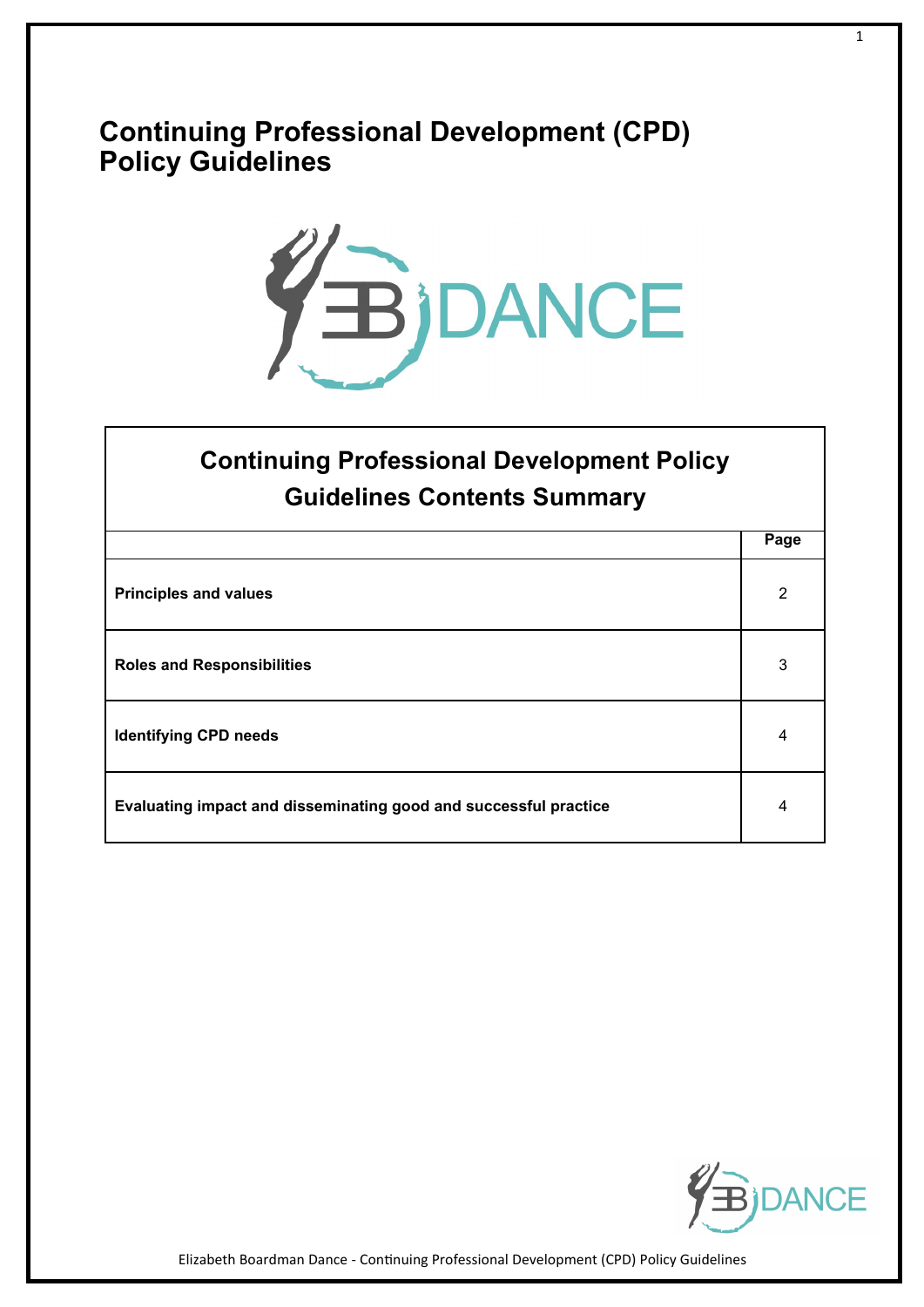## **PRINCIPLES AND VALUES**

This organisation is committed to a continuous process of improvement and enrichment.

This organisation is committed to promoting continuous learning and aims to motivate and develop its staff and students. Continuing Professional Development (CPD) is the means by which this organisation achieves this aim.

CPD promotes high morale and self esteem within staff, building a satisfied workforce through personal and professional fulfilment. This is achieved through a variety of levels – through the individual, the team and the whole organisation.

This organisation supports the Teacher's Standards developed by the Department for Education (DfE) which states that teachers should 'take responsibility for improving teaching through appropriate professional development'.

It believes that a clear and progressive opportunity to develop professionally and personally improves standards and raises morale. It also believes that CPD assists recruitment and encourages staff loyalty.

All staff are entitled to high-quality induction and continuing support and development. This organisation's CPD provision will allow staff to progressively develop skills and abilities, allowing them to build on and reinforce skills and expertise.

#### **KEY POINTS**

Continuing Professional Development:

is the key to improving pupils' achievement

is an entitlement for all members of the workforce

is the professional responsibility of the individual, as well as the organisation at which they are employed

should be underpinned by the process of self-evaluation

should be clearly linked to individual needs

should support all individuals within all areas of the organisation to develop their own practice and update their knowledge, skills and understanding

should promote professional reflection and enquiry

should support individual aspirations and career progression

involves a wide range of planned learning and development experiences

should be evaluated and reviewed by the individual and the organisation

provides a role model and enthusiasm for lifelong learning in our pupils

should be central to a strategy for recruitment and retention, making working within the organisation an attractive career option

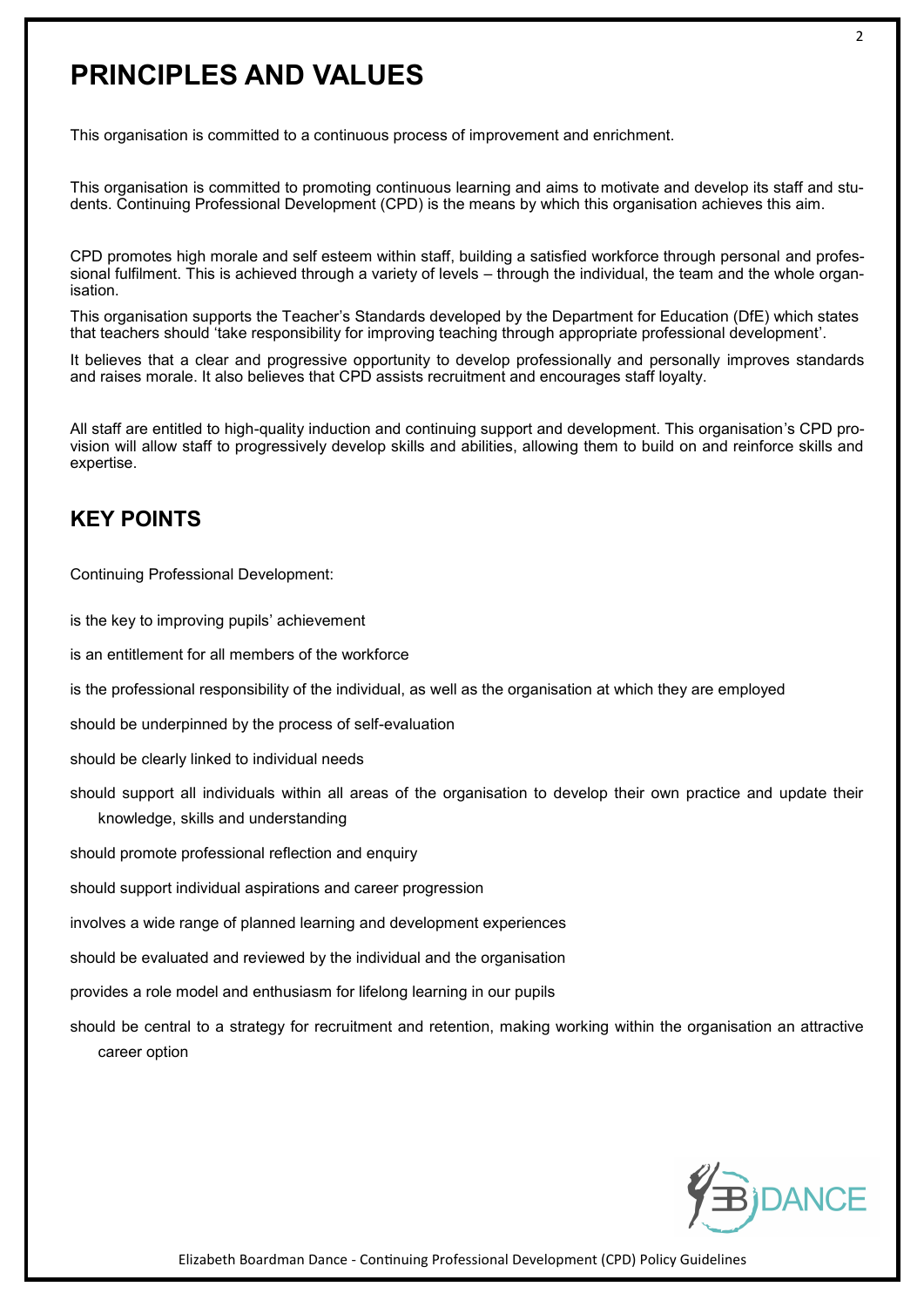## **ROLES AND RESPONSIBILITIES**

There are two key partners involved within any individual's professional development – the organisation and the individual. This partnership requires trust and clarity of roles and responsibilities. The following provides guidance on these roles.

#### **THE ROLE OF THE ORGANISATION**

The organisation's commitment to CPD can be demonstrated by both policy and practice in recruiting and retaining a well qualified and well motivated workforce. This commitment will involve:

developing a learning culture which promotes professional development opportunities for all staff

providing induction for all staff new to the school and/or undertaking new roles or responsibilities

supporting and leading CPD

providing the chance to discuss career and personal aspirations, and the means to achieve these goals, through annual staff appraisal.

use of the full range of school and local expertise to improve practice

access to a wide range of organisation-based and / or external CPD opportunities

monitoring the success (or failure) of CPD activities by evaluating the outcomes of CPD and its impact on pupil achievement. This is to improve future provision and is a quality assurance process

#### **THE ROLE OF THE INDIVIDUAL**

The workforce of all teaching organisations includes a wide range of staff either directly involved in the teaching of pupils or in supporting their learning either inside or outside the classroom.

All staff within the organisation should:

engage with the common aim of achieving the most effective education for pupils

take responsibility for their own professional development

take an active role in the evaluation and development processes of the organisation

support each other and work together to achieve the highest professional standards

reflect on their own practice and seek to improve skills and deepen knowledge

be fully committed to sharing their expertise in the interests of the pupils they teach or support

be open to learning from the effective practice of their colleagues

be prepared to change when new ideas, findings or technologies are introduced

identify training needs to improve working performance and personal career development

maintain a professional development portfolio that includes a record of achievements, self-evaluation and possible future development planning and career progression



Elizabeth Boardman Dance - Continuing Professional Development (CPD) Policy Guidelines